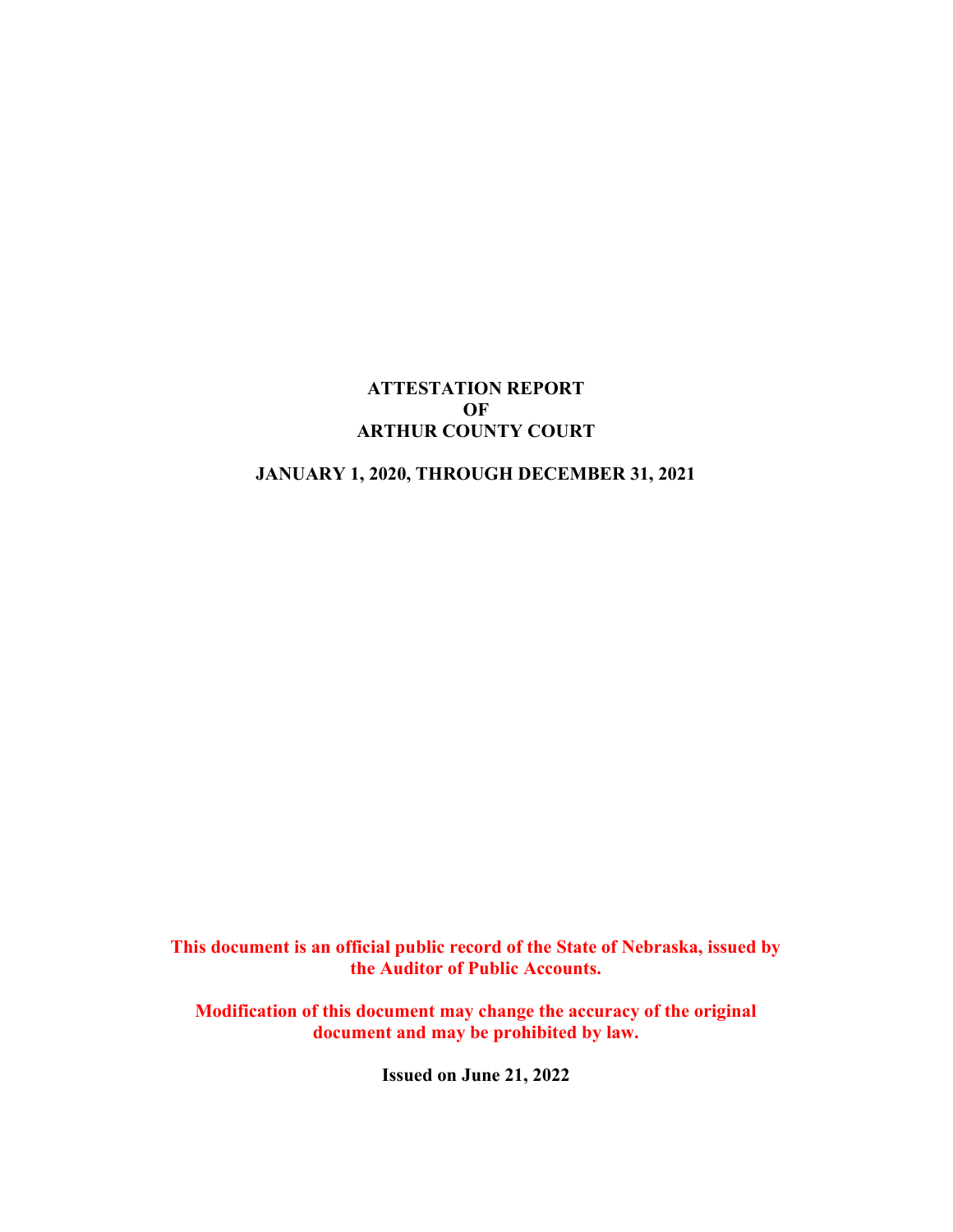The Nebraska Auditor of Public Accounts Office was created by the first territorial Legislature in 1855. The Auditor was the general accountant and revenue officer of the territory. Those duties have expanded and evolved over the decades, as modern accounting theory has been implemented. The office of the Auditor of Public Accounts is one of six offices making up the executive branch of Nebraska State Government. Charlie Janssen was elected in November 2014 and re-elected in November 2018, as the Nebraska Auditor of Public Accounts. He was sworn into office on January 8, 2015, as Nebraska's 25th State Auditor.

The mission of the Nebraska Auditor of Public Accounts' office is to provide independent, accurate, and timely audits, reviews, or investigations of the financial operations of Nebraska State and local governments.

We will provide this information, as required by statute, to all policymakers and taxpayers through written reports and our Internet-based Budget and Audit databases.

We will maintain a professionally prepared staff, utilizing up-to-date technology, and following current Government Auditing Standards.

Audit Staff Working On This Examination Kris Kucera, CPA, CFE – Assistant Deputy Auditor Brad Ashley, CPA – Audit Manager Alex List – Auditor-In-Charge

Our reports can be found electronically at: **auditors.nebraska.gov** 

Additionally, you may request them by contacting us at:

Nebraska Auditor of Public Accounts

State Capitol, Suite 2303 P.O. Box 98917 Lincoln, Nebraska 68509 Phone: 402-471-2111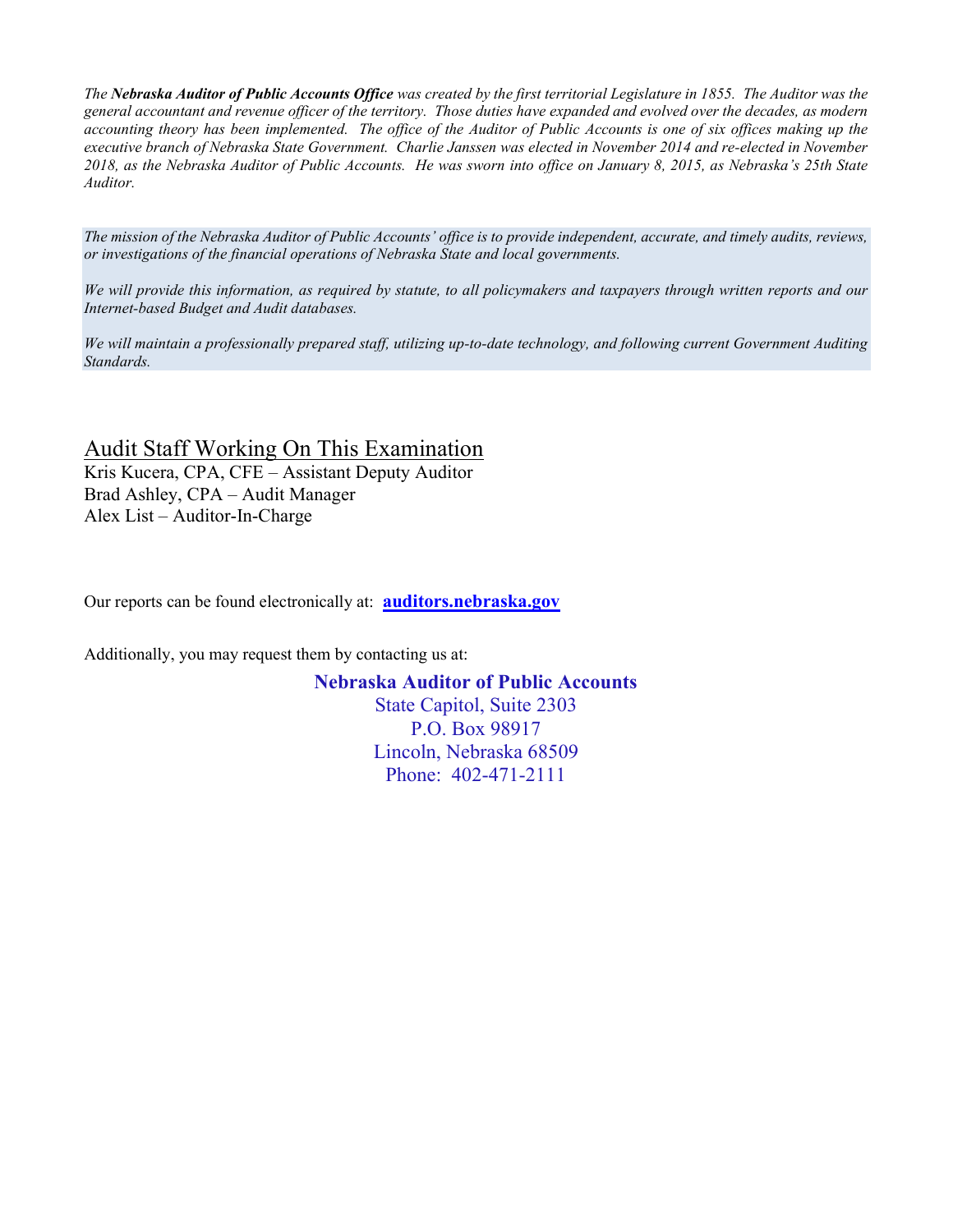## ARTHUR COUNTY COURT

## TABLE OF CONTENTS

|                                                                                                                                                      | Page    |
|------------------------------------------------------------------------------------------------------------------------------------------------------|---------|
| <b>Comment Section</b>                                                                                                                               |         |
| Comment and Recommendation                                                                                                                           | $1 - 2$ |
| <b>Financial Section</b>                                                                                                                             |         |
| Independent Accountant's Report                                                                                                                      | $3 - 4$ |
| Financial Schedules:                                                                                                                                 |         |
| Schedule of Changes in Assets and Liabilities<br>Arising from Cash Transactions - Custodial Funds -<br>For the Calendar Year Ended December 31, 2021 | 5       |
| Schedule of Changes in Assets and Liabilities<br>Arising from Cash Transactions - Custodial Funds -<br>For the Calendar Year Ended December 31, 2020 | 6       |
| Notes to Financial Schedules                                                                                                                         | 7       |
|                                                                                                                                                      |         |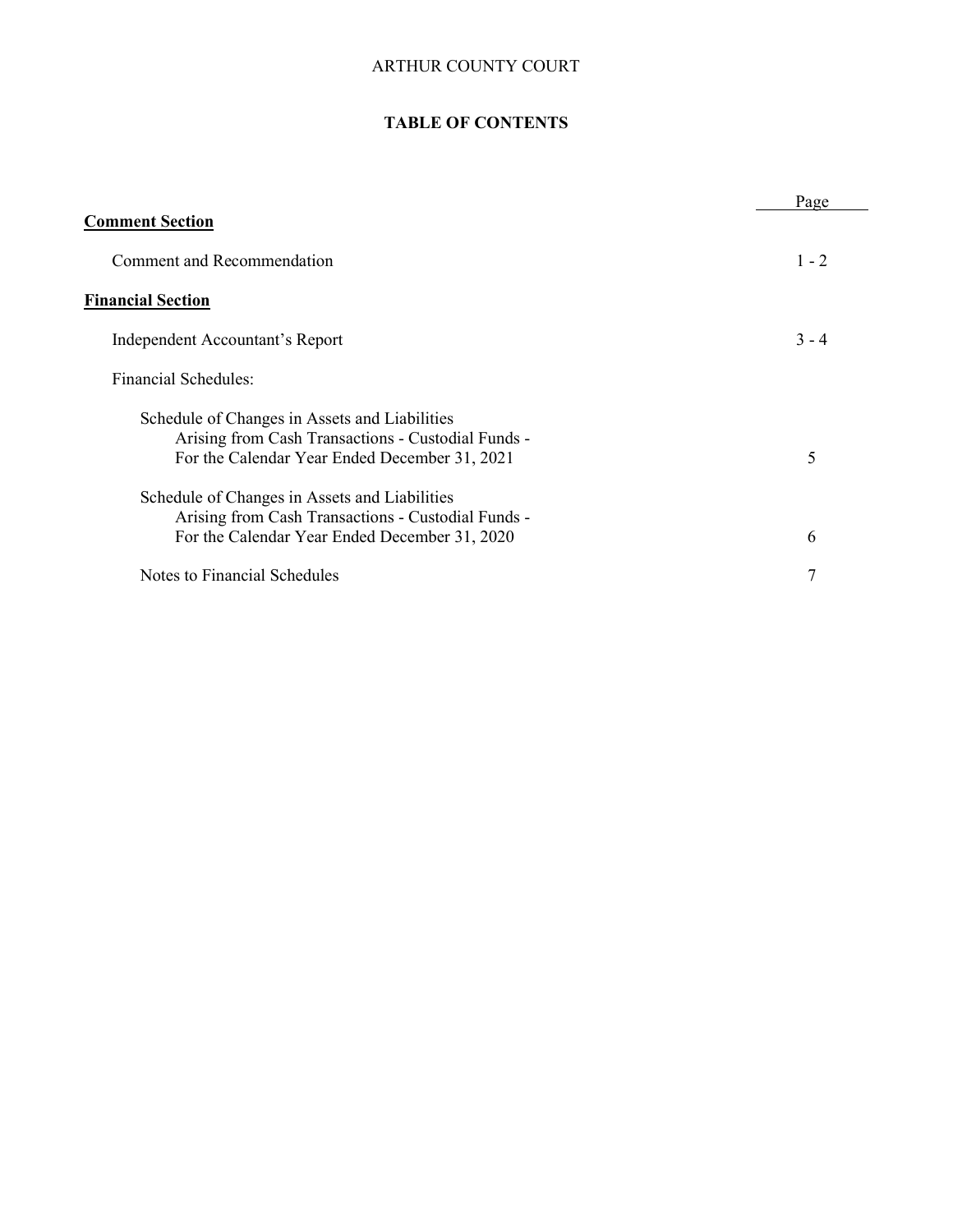## ARTHUR COUNTY COURT

#### COMMENT AND RECOMMENDATION

During our examination of the Arthur County Court, we noted a certain deficiency that is presented here. The following comment is required to be reported in accordance with *Government Auditing Standards* and is considered to be a material weakness.

This comment and recommendation is intended to improve the internal control over financial reporting or result in operational efficiencies in the following area:

### Segregation of Duties

Good internal control includes a plan of organization, procedures, and documentation designed to safeguard assets and to provide reliable financial records. A system of internal control should include a proper segregation of duties, so no one individual is capable of handling all phases of a transaction from beginning to end.

We noted that the office of the County Court lacked a sufficient segregation of duties, as one person was capable of handling all aspects of processing transactions from beginning to end. Additionally, staff could create and issue orders affixed with the Judge's signature in the JUSTICE (Judicial User System to Improve Court Efficiency) application without formal documentation to support that the Judge approved the order. That same staff had access to court receipts and were able to record non-monetary transactions (e.g., waiving fines) in JUSTICE. We further noted County Court access had also been given to seven other Clerk Magistrates within the district who were not employees of the County Court.

A lack of segregation of duties increases the risk of possible errors or irregularities; however, due to a limited number of personnel, an adequate segregation of duties may not be possible without additional cost. Further, personnel are under the direction of both the Nebraska State Court Administrator and the Presiding Judge.

We have included this comment in previous examinations.

We recommend the County Court and the Nebraska State Court Administrator review this situation. As always, the cost of hiring additional personnel versus the benefit of a proper segregation of duties must be weighed. We also recommend the Supreme Court implement procedures to ensure that each Judge's approval of orders is formally documented.

County Court's Response: Your report specifically noted Arthur County Court lacked a segregation of duties. The Administrative Office of the Courts and Probation (AOCP) accepts that there is a risk from one person having the authority to initiate and complete financial transactions. To reduce the risk of improper transactions, court financial specialists review court records and provide assistance to county courts if there are discrepancies. However, the Judicial Branch does not have the financial and human resources to mitigate all risks related to segregation of duties sufficient to meet current audit guidelines. As a result, in order to fulfill all statutory obligations, the AOCP has determined that all clerk magistrates will have the authority to operate all financial functions of a court.

Additionally, your audit report noted that staff could create, and issue orders affixed with the Judge's signature in the JUSTICE system without formal documentation to support that the Judge approved the order. Administrative Office of the Courts and Probation (AOCP) understands that there is a risk related to the ability of someone other than the judge applying the judge's signature to an order within the DOCKET subsystem of JUSTICE, the court's case management system. This level of access is granted only to employees who work directly with the judges in and outside of the courtroom and only with the judge's approval and oversight. This electronic signature process is put into place to digitize and streamline the court process. The AOCP has determined no further action will be taken at this time, based on an evaluation of the level of risk, current IT priorities and resources, and a review of compensating controls and practices.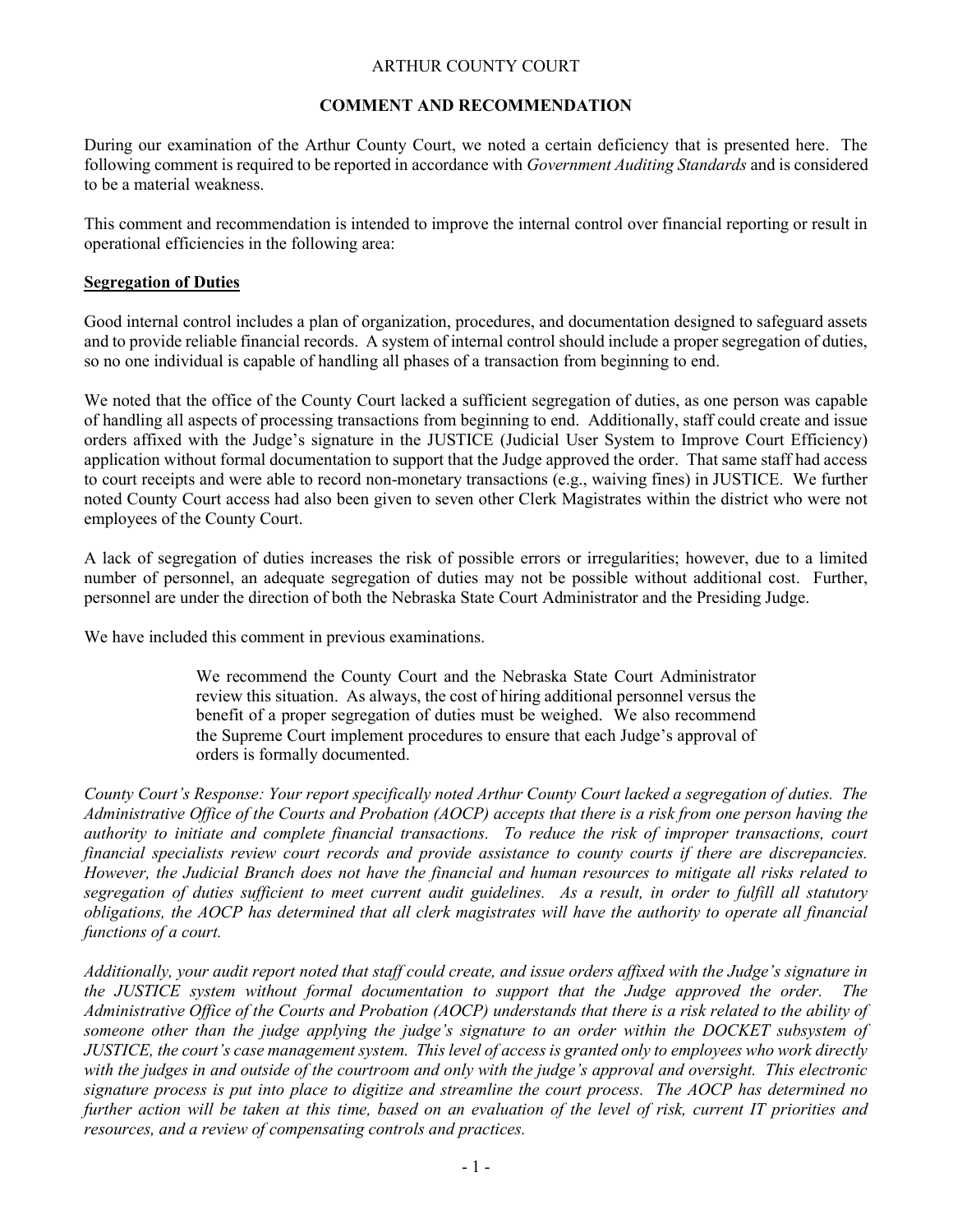#### ARTHUR COUNTY COURT

#### COMMENT AND RECOMMENDATION

(Concluded)

Furthermore, with respect to the deficiency noted for same staff had access to court receipts and were able to record non-monetary transactions (e.g., waiving fines) in JUSTICE. We further noted County Court access had also been given to seven other Clerk Magistrates within the district who were not employees of the County Court. Clerk magistrates for the county courts are state employees who have been given authority throughout the judicial district. The AOCP job descriptions for clerk magistrates include expectations that they may assist in courts other than the one to which they provide primary oversight.

It should be noted this report is critical in nature, as it contains only our comment and recommendation on the area noted for improvement and does not include our observations on any accounting strengths of the County Court.

Draft copies of this report were furnished to the County Court to provide management an opportunity to review the report and to respond to the comment and recommendation included in this report. The formal response received has been incorporated into this report. The response has been objectively evaluated and recognized, as appropriate, in the report. A response that indicates corrective action has been taken was not verified at this time, but it will be verified in the next examination.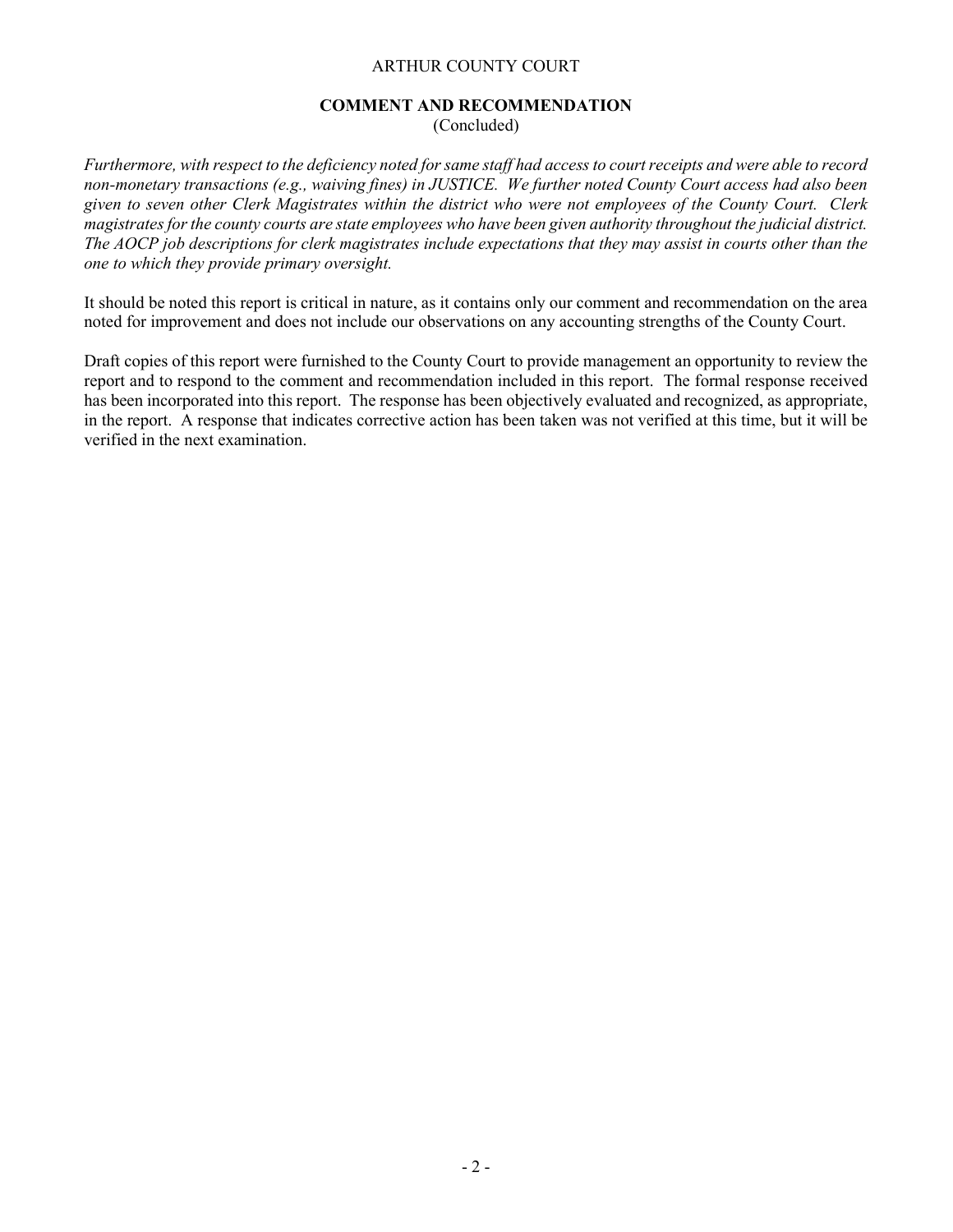

# NEBRASKA AUDITOR OF PUBLIC ACCOUNTS

Charlie Janssen Charlie.Janssen @nebraska.gov State Auditor PO Box 98917 State Capitol, Suite 2303 Lincoln, Nebraska 68509 402-471-2111, FAX 402-471-3301 auditors.nebraska.gov

## ARTHUR COUNTY COURT

## INDEPENDENT ACCOUNTANT'S REPORT

Arthur County Court Arthur, Nebraska 69121

We have examined the accompanying Schedules of Changes in Assets and Liabilities Arising from Cash Transactions of the Arthur County Court as of and for the calendar years ending December 31, 2020, and December 31, 2021. The County Court's management is responsible for the Schedules of Changes in Assets and Liabilities Arising from Cash Transactions based on the accounting system and procedures set forth in Note 1. Our responsibility is to express an opinion on the Schedules of Changes in Assets and Liabilities Arising from Cash Transactions based on our examination.

Our examination was conducted in accordance with attestation standards established by the American Institute of Certified Public Accountants and the standards applicable to attestation engagements contained in Government Auditing Standards issued by the Comptroller General of the United States. Those standards require that we plan and perform the examination to obtain reasonable assurance about whether the Schedules of Changes in Assets and Liabilities Arising from Cash Transactions are based on the accounting system and procedures set forth in Note 1, in all material respects. An examination involves performing procedures to obtain evidence about the Schedules of Changes in Assets and Liabilities Arising from Cash Transactions. The nature, timing, and extent of the procedures selected depend on our judgment, including an assessment of the risks of material misstatement of the Schedules of Changes in Assets and Liabilities Arising from Cash Transactions, whether due to fraud or error. We believe that the evidence we obtained is sufficient and appropriate to provide a reasonable basis for our opinion.

In our opinion, the Schedules of Changes in Assets and Liabilities Arising from Cash Transactions for the calendar years ending December 31, 2020, and December 31, 2021, are based on the accounting system and procedures prescribed by the Nebraska Supreme Court, as set forth in Note 1, in all material respects.

In accordance with Government Auditing Standards, we are required to report all deficiencies that are considered to be significant deficiencies or material weaknesses in internal control; noncompliance with provisions of laws, regulations, contracts, or grant agreements that have a material effect on the Schedules of Changes in Assets and Liabilities Arising from Cash Transactions; fraud that is material, either quantitatively or qualitatively, to the Schedules of Changes in Assets and Liabilities Arising from Cash Transactions; and any other instances that warrant the attention of those charged with governance. We are also required to obtain and report the views of management concerning the findings, conclusions, and recommendations, as well as any planned corrective actions. We performed our examination to express an opinion on whether the Schedules of Changes in Assets and Liabilities Arising from Cash Transactions are presented in accordance with the criteria described above and not for the purpose of expressing an opinion on the internal control over the Schedules of Changes in Assets and Liabilities Arising from Cash Transactions or on compliance and other matters; accordingly, we express no such opinions. Our examination disclosed a certain finding that is required to be reported under Government Auditing Standards, and that finding, along with the views of management, is described in the Comments Section of the report.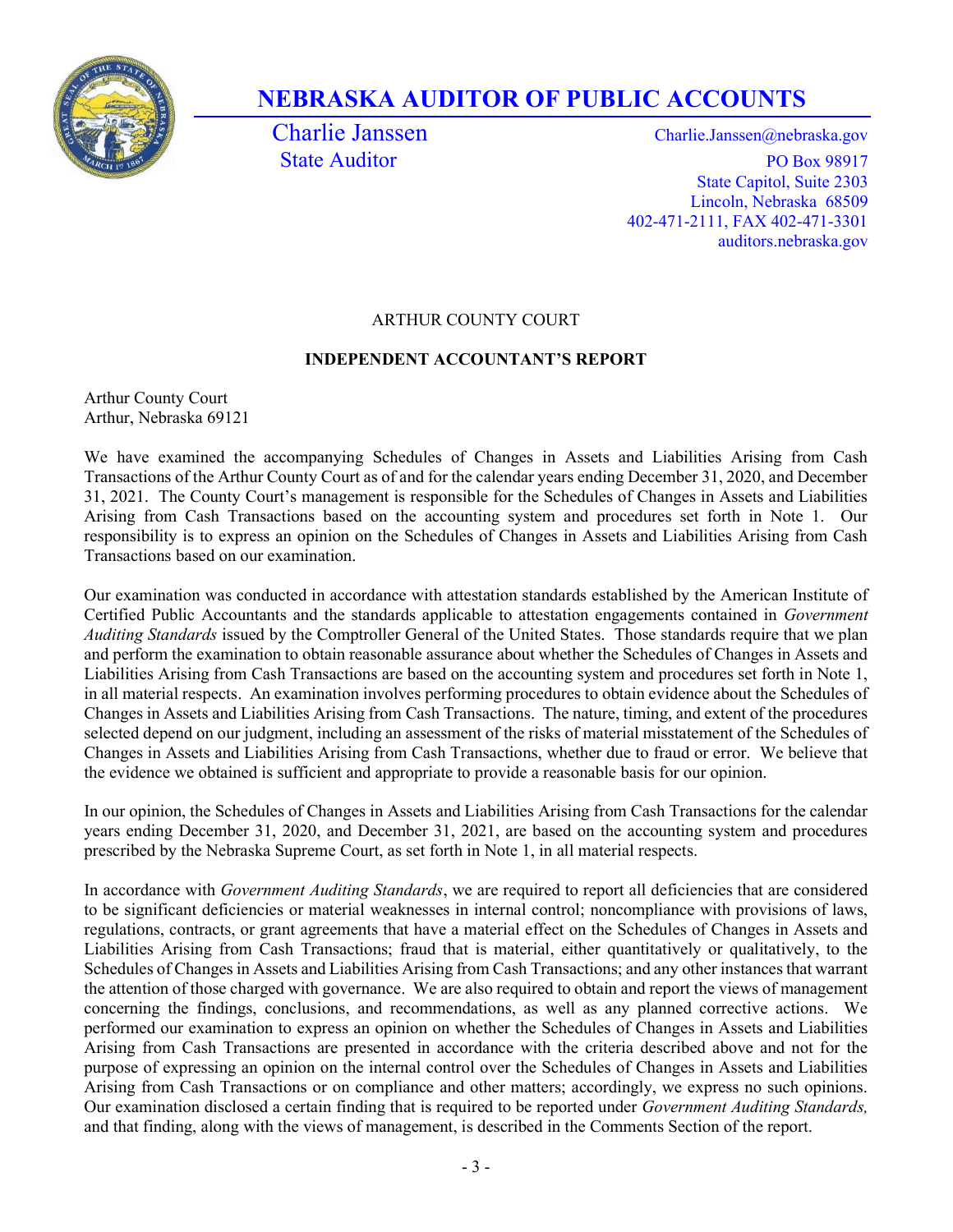The purpose of this report is to express an opinion on the Schedules of Changes in Assets and Liabilities Arising from Cash Transactions, as described in paragraph one above. Accordingly, this report is not suitable for any other purpose. This report is a matter of public record, and its distribution is not limited.

C.J. fansar

June 15, 2022 Charlie Janssen Auditor of Public Accounts Lincoln, Nebraska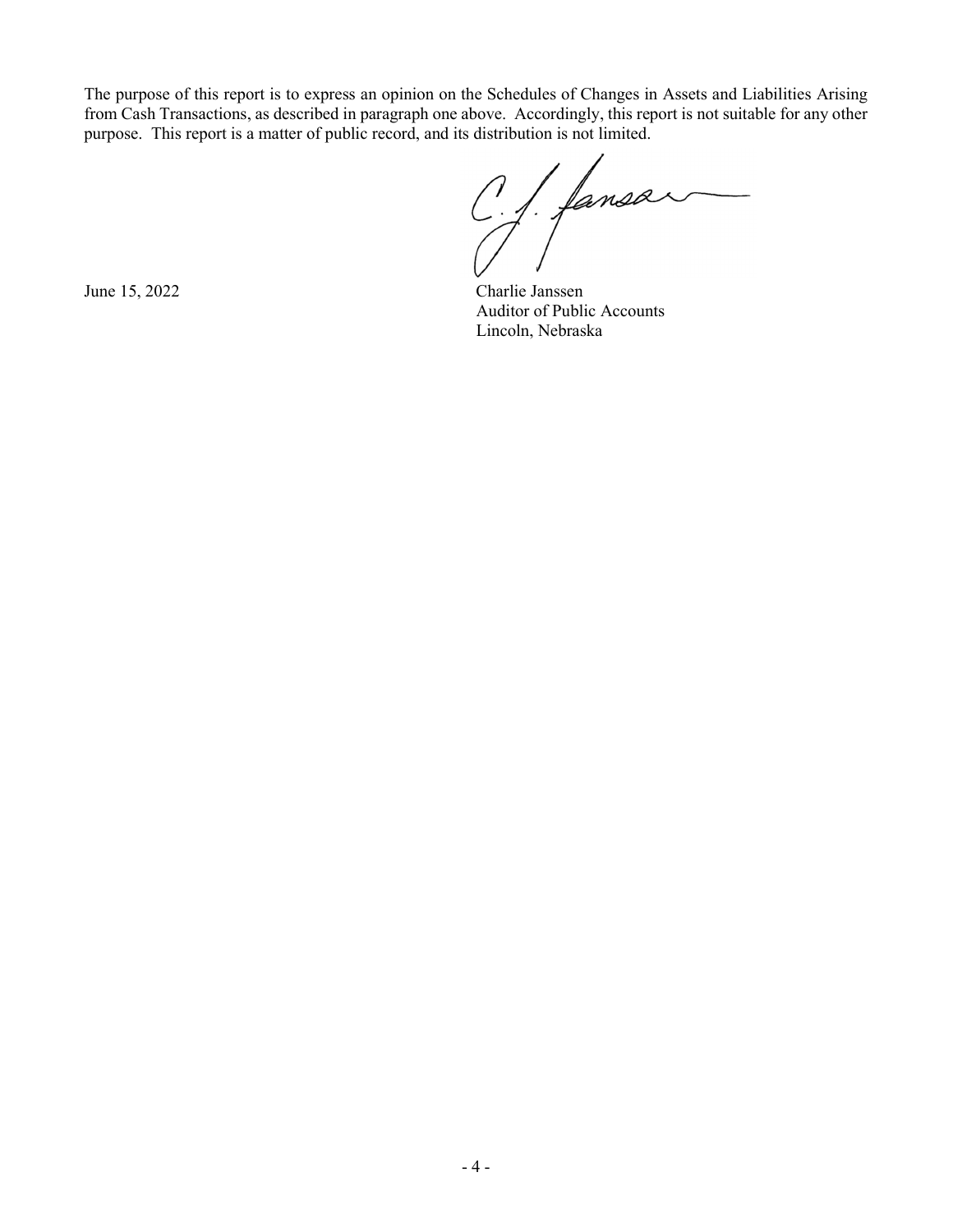# ARTHUR COUNTY COURT ARTHUR, NEBRASKA SCHEDULE OF CHANGES IN ASSETS AND LIABILITIES ARISING FROM CASH TRANSACTIONS CUSTODIAL FUNDS

For the Calendar Year Ended December 31, 2021

|                                     | Balance<br>January 1, 2021 |     | Additions   |       | Deductions  |       | Balance<br>December 31, 2021 |     |
|-------------------------------------|----------------------------|-----|-------------|-------|-------------|-------|------------------------------|-----|
| <b>ASSETS</b>                       |                            |     |             |       |             |       |                              |     |
| Cash and Deposits                   | $\boldsymbol{\mathsf{S}}$  | 452 | \$          | 4,942 | \$          | 4,849 | \$                           | 545 |
|                                     |                            |     |             |       |             |       |                              |     |
| <b>LIABILITIES</b>                  |                            |     |             |       |             |       |                              |     |
| Due to State Treasurer:             |                            |     |             |       |             |       |                              |     |
| <b>Regular Fees</b>                 | \$                         | 52  | $\mathbf S$ | 439   | $\mathbf S$ | 423   | $\mathbb{S}$                 | 68  |
| Law Enforcement Fees                |                            | 9   |             | 41    |             | 50    |                              |     |
| <b>State Judges Retirement Fund</b> |                            | 36  |             | 245   |             | 275   |                              | 6   |
| <b>Court Administrative Fees</b>    |                            | 29  |             | 186   |             | 215   |                              |     |
| <b>Legal Services Fees</b>          |                            | 31  |             | 180   |             | 211   |                              |     |
| Due to County Treasurer:            |                            |     |             |       |             |       |                              |     |
| <b>Regular Fines</b>                |                            | 275 |             | 975   |             | 1,250 |                              |     |
| <b>Overload Fines</b>               |                            |     |             |       |             |       |                              |     |
| Petty Cash Fund                     |                            | 20  |             |       |             |       |                              | 20  |
| <b>Trust Fund Payable</b>           |                            |     |             | 2,876 |             | 2,425 |                              | 451 |
| <b>Total Liabilities</b>            | \$                         | 452 | \$          | 4,942 | \$          | 4,849 | \$                           | 545 |

The accompanying notes are an integral part of the schedule.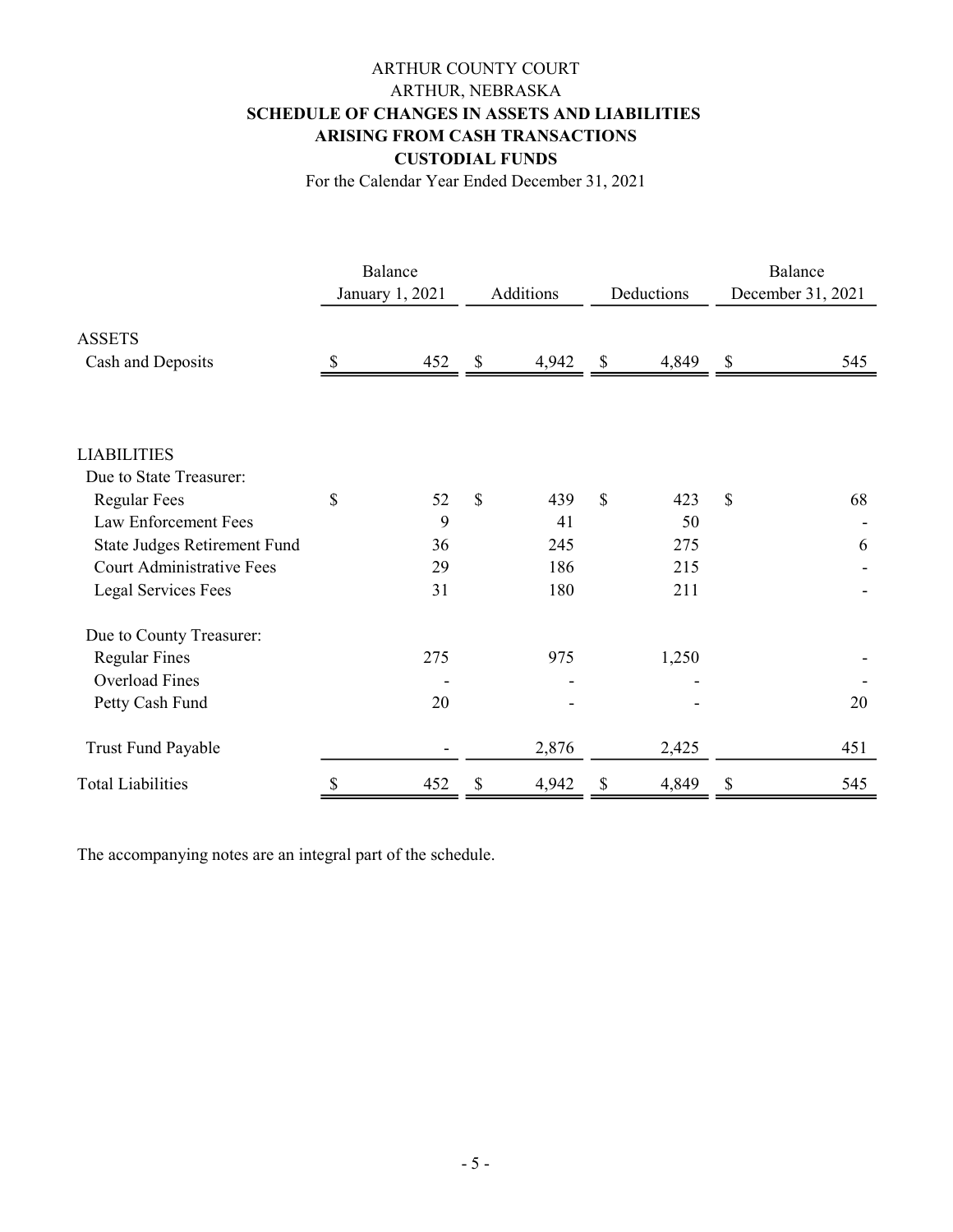# ARTHUR COUNTY COURT ARTHUR, NEBRASKA SCHEDULE OF CHANGES IN ASSETS AND LIABILITIES ARISING FROM CASH TRANSACTIONS CUSTODIAL FUNDS

For the Calendar Year Ended December 31, 2020

|                                  |                 | Balance |             |       |              |       | Balance<br>December 31, 2020 |     |
|----------------------------------|-----------------|---------|-------------|-------|--------------|-------|------------------------------|-----|
|                                  | January 1, 2020 |         | Additions   |       | Deductions   |       |                              |     |
| <b>ASSETS</b>                    |                 |         |             |       |              |       |                              |     |
| Cash and Deposits                |                 | 74      | \$          | 3,306 | \$           | 2,928 | \$                           | 452 |
|                                  |                 |         |             |       |              |       |                              |     |
| <b>LIABILITIES</b>               |                 |         |             |       |              |       |                              |     |
| Due to State Treasurer:          |                 |         |             |       |              |       |                              |     |
| <b>Regular Fees</b>              | \$              | 19      | $\mathbf S$ | 467   | $\mathbb{S}$ | 434   | \$                           | 52  |
| Law Enforcement Fees             |                 | 3       |             | 47    |              | 41    |                              | 9   |
| State Judges Retirement Fund     |                 | 12      |             | 276   |              | 252   |                              | 36  |
| <b>Court Administrative Fees</b> |                 | 10      |             | 224   |              | 205   |                              | 29  |
| <b>Legal Services Fees</b>       |                 | 10      |             | 225   |              | 204   |                              | 31  |
| Due to County Treasurer:         |                 |         |             |       |              |       |                              |     |
| <b>Regular Fines</b>             |                 |         |             | 800   |              | 525   |                              | 275 |
| <b>Overload Fines</b>            |                 |         |             | 300   |              | 300   |                              |     |
| Petty Cash Fund                  |                 | 20      |             |       |              |       |                              | 20  |
| Trust Fund Payable               |                 |         |             | 967   |              | 967   |                              |     |
| <b>Total Liabilities</b>         | \$              | 74      | \$          | 3,306 | \$           | 2,928 | \$                           | 452 |

The accompanying notes are an integral part of the schedule.